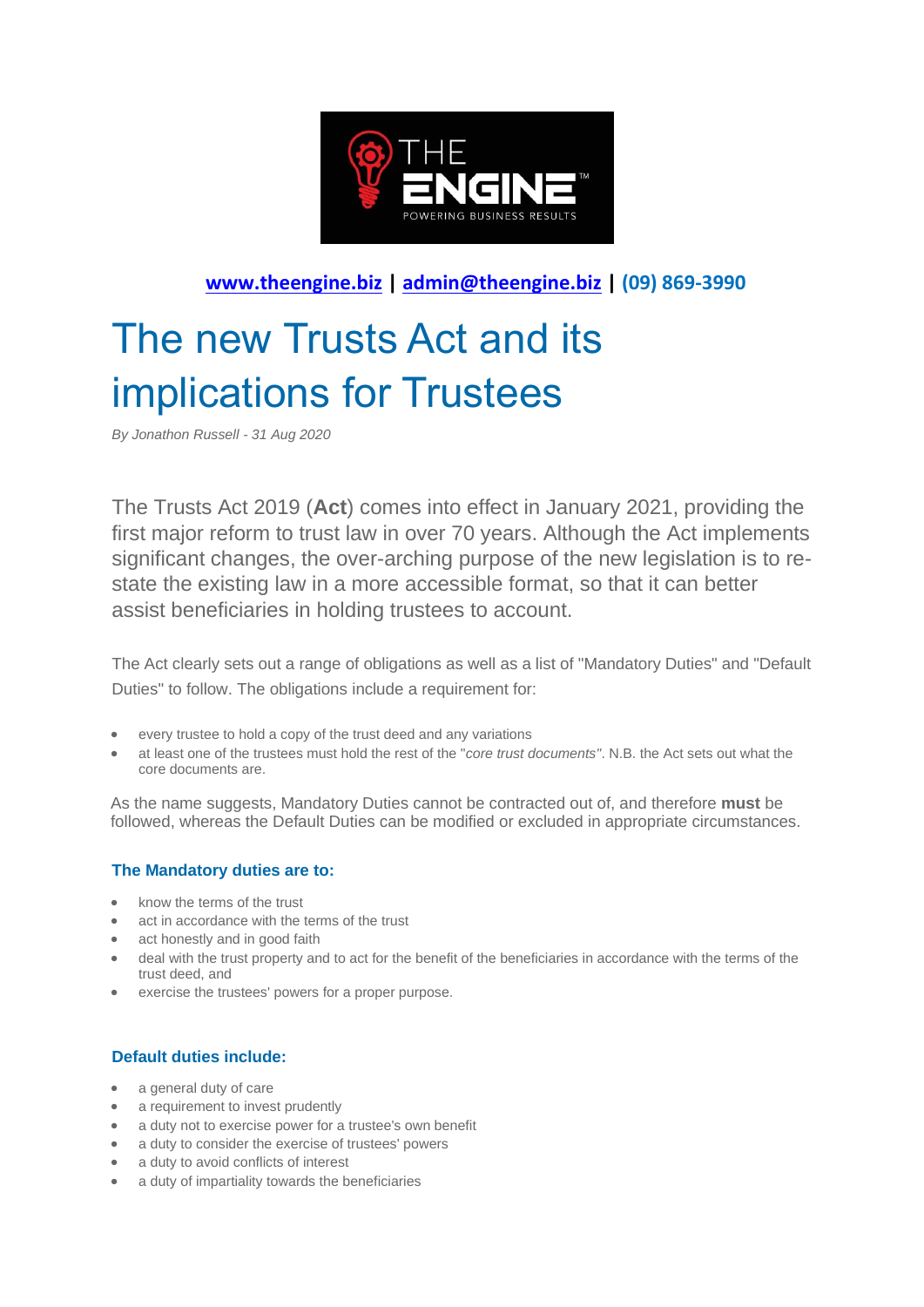- a duty to act for no reward and not to profit from the trusteeship, and
- a duty for trustees to act unanimously.

It is common for the Default Duties to be modified, even in older trust deeds. For example, most trust deeds we see already provide that:

- trustees can benefit one beneficiary, to the exclusion of the others (not acting impartially), and
- allow professional trustees, such as accountants and lawyers, to charge for their services (profiting from the trusteeship).

#### **Beneficiary Disclosure**

The Act creates two key *presumptions* for trustees to follow. These presumptions have come about as a means of ensuring beneficiaries have sufficient information to enforce the terms of the trust and hold the trustees to account.

The first *presumption* is that trustees must provide certain "*basic trust information*" to every beneficiary. This means the trustees should voluntarily disclose:

- the fact that a person is a beneficiary of the trust
- the name and contact details of the trustees
- the occurrence of, and details of, each appointment, removal, and retirement of a trustee as it occurs, and
- the right of the beneficiary to request a copy of the terms of the trust or further information about the trust. This could include **a copy of the trust deed and information around any assets and liabilities**.

The second *presumption* is that if a beneficiary requests further trust information, the trustees must provide that information within a reasonable period of time.

With the new disclosure obligations coming into effect in January 2021, now would be a prudent time to consider the ongoing need for the trust, and to review the list of beneficiaries.

A smaller group of beneficiaries will reduce the number of people the disclosure obligations are owed to, making life easier for the trustees. Where appropriate, consider removing beneficiaries who are not intended to benefit from the trust's assets.